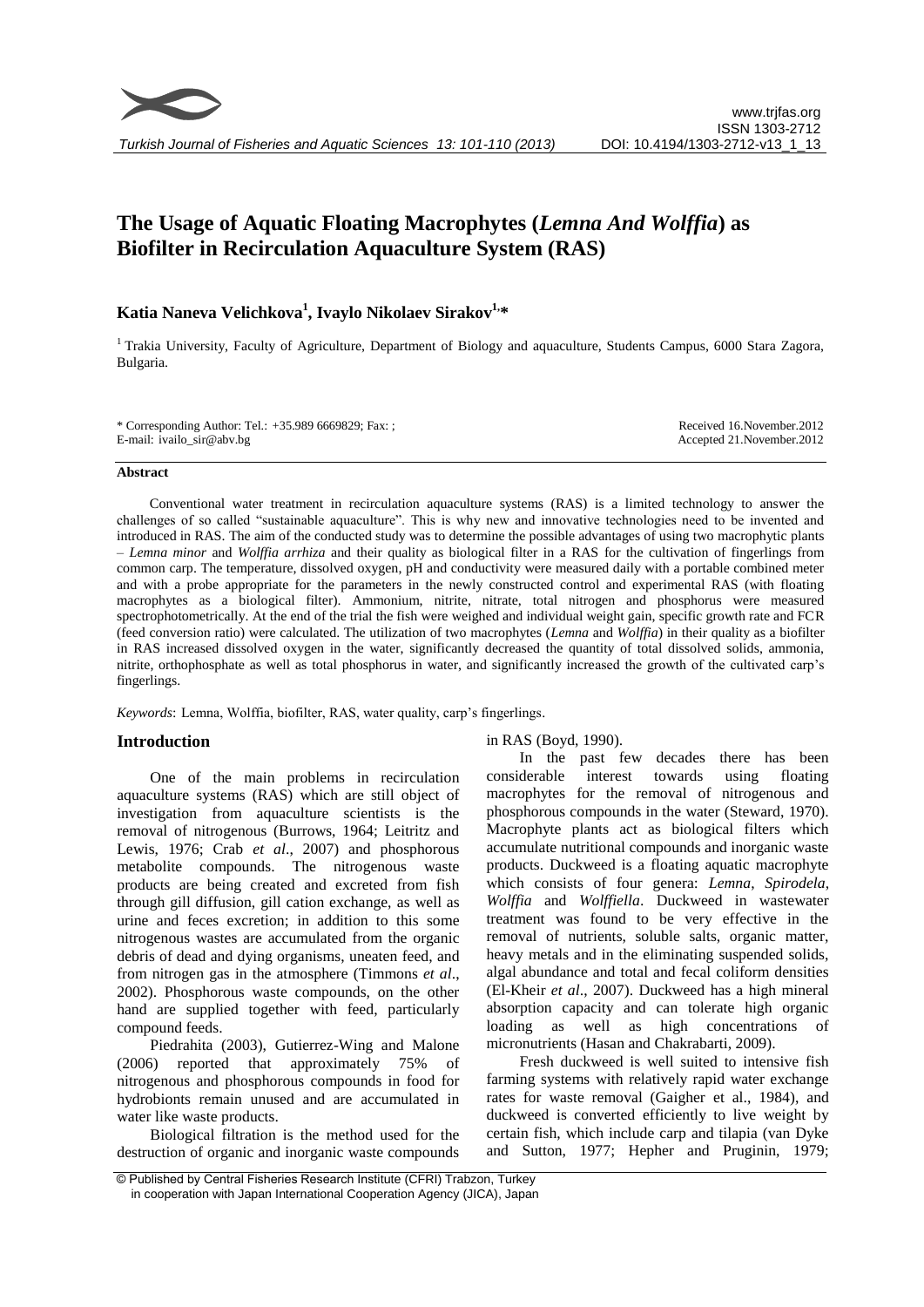Robinette et al., 1980; Hassan and Edwards, 1992). The research conducted with duckweed as a biological filter in the field of aquaculture is connected with the filtering of effluent water from fish farms (Sipaúba-Tavares *et al*., 2002) or improving water quality in fish ponds (Ferdoushi *et al*., 2008). The research pertaining to questions connected to the usage of duckweed as a biofilter in RAS are limited (Jo *et al*., 2002).

The aim of the conducted study was to determine the possible advantages of using two macrophytic plants – *Lemna minor* and *Wolffia arrhiza* and their quality as biological filter in RAS for the cultivating of fingerlings from common carp.

## **Materials and Methods**

The experiment was conducted in two newly built recirculation aquaculture systems situated in the experimental aquaculture base at the Faculty of Agriculture, Trakia University, Stara Zagora, Bulgaria.

#### **The Recirculation Aquaculture Systems (RAS)**

For the purpose of our study two independent recirculation aquaculture systems were constructed and built. Each of them consisted of four tanks (50 litres each) and a module where the process of filtering the water was realized. The cleaning block of the experimental RAS consisted of a mechanical and biological filter (Figure 1). The biological filter consisted of two macrophytic plants – *Lemna minor*  and *Wolffia arrhiza* freely floating on the surface of the water. The control RAS filtering block only consisted of a mechanical filter (Figure 1).

#### **Experimental Fish**

From a fish farm situated on the Jrebchevo dam, fingerlings from common carp were selected and transported to the experimental aquaculture base of the Faculty of Agriculture. The average fish weight at the start of the trial was:

- $\triangleright$  Experimental group fish 8.13 g;
- $\geq$  Control group fish 8.18 g;

Between the average weight of the carp from the two experimental variants a significant difference could not be found ( $P \ge 0.05$ ). The stocking density was at 333 pcs/ $m<sup>3</sup>$ . The feeding level which we used in our trial was 2% of the biomass of the fish. The fish were fed manually three times per day. The content of granulated feed which we used in our experiment can be seen in Table 1.

At the end of the trial the fish were weighed and individual weight gain, specific growth rate and FCR (feed conversion ratio) were calculated.

The specific growth rate was calculated using the following formula:

 $SGR = [(Bf ln - ln Bi)/T] * 100$ 

Bf - final biomass; Bi - initial biomass; T - time interval (days). The food conversion ratio was calculated using the following formula:

 $FCR = F/(Bf-Bi)$ 

F amount of food administered; (Bf-Bi) growth gain; Bf, Bi - final and initial biomass;



**Figure 1.** Scheme of experimental and control RAS. 1: raising tank; 2: outlet water; 3: pump; 4: water inlet; 5: mechanical filter; 6.biological filter.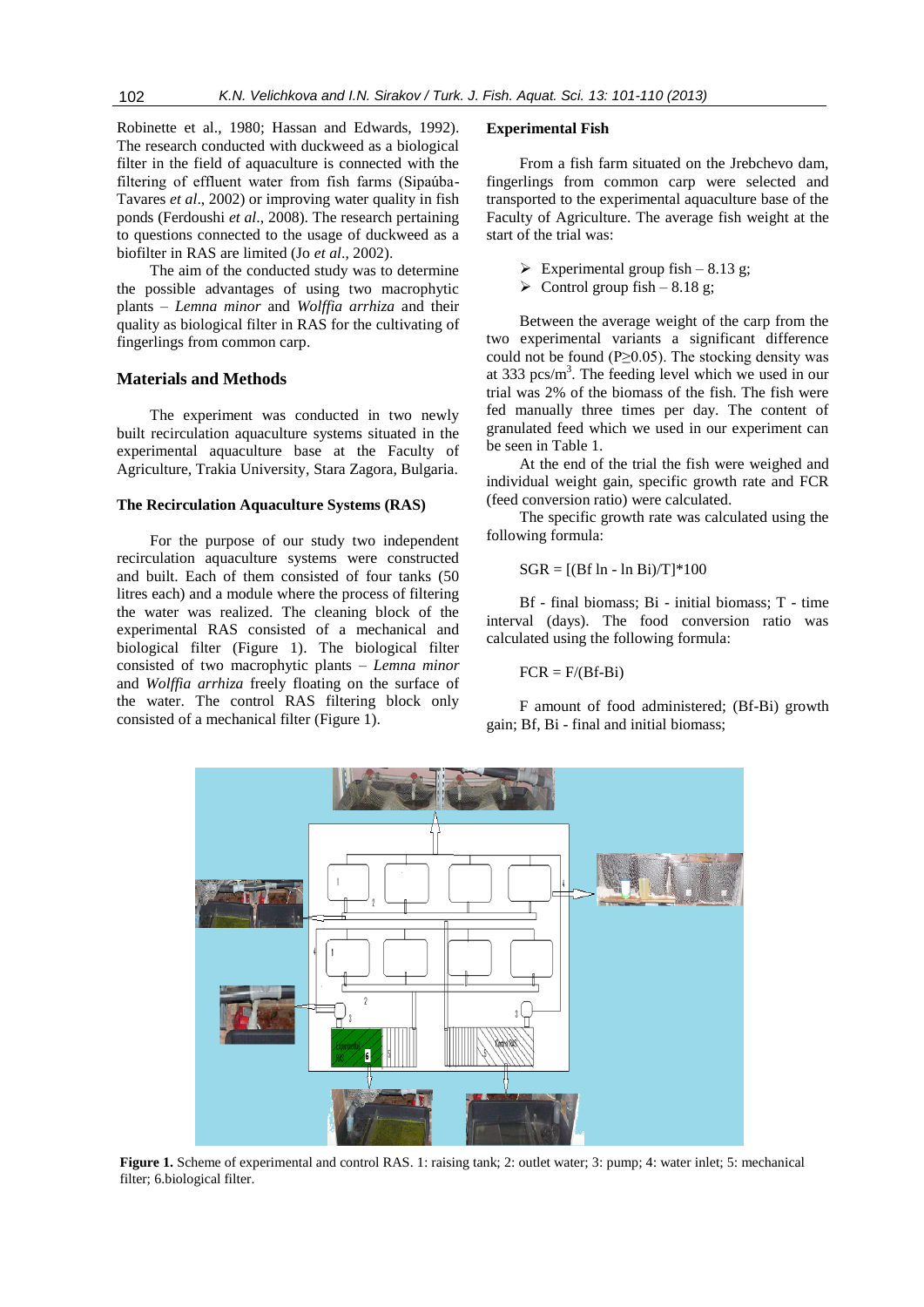# **Hydrochemical Parameters**

The temperature, dissolved oxygen, pH and conductivity were measured daily with a portable combined meter and with a probe appropriate for the parameters.

Samples for other analysis were taken once every ten days by the order showed below:

 $B1 - 10^{th}$  day after start of the trial

 $B2 - 20<sup>th</sup>$  day after start of the trial

 $B3 - 30<sup>th</sup>$  day after start of the trial

 $B4 - 40<sup>th</sup>$  day after start of the trial

**Table 1.** Content of used feed in trial

| Content          | %                        |
|------------------|--------------------------|
| Crude Protein    | 42                       |
| Crude Fat        | 22                       |
| Ash              | 5.5                      |
| Crude fibre      | 4.6                      |
| Total phosphorus | 0.9                      |
| Ca               | 1.9                      |
| Na               | 0.2                      |
| Vitamine         |                          |
| E300             | $100 \text{ mg kg}^{-1}$ |
| E307             | $175 \text{ mg kg}^{-1}$ |
| Antioxidants     |                          |
| E324             | $19 \text{ mg kg}^{-1}$  |
| E321             | $2$ mg $\text{kg}^{-1}$  |
| Cu               | 9.4                      |
| Mn               | 30                       |
| Zn               | 130                      |
| Fe               | 140                      |

They were measured with a spectrophotometer DR 2800 (Hach Lange). The methods and range of tests which were used during the experiment are shown it Table 2.

The macrophytes were determined by Flora Reipublicae Popularis Bulgaricae, vol II (Jordanov *et al*., 1963). Data analysis were conducted by using ANOVA (MS Office, 2010).

# **Results**

During the experimental period, the values of water temperature were similar in both RAS's (Figure 2) and fluctuated between 19.7°C and 22.9°C (Table 3). Average values of temperature for the control RAS were 21.82°C and 21.97°C, but without statistically proven differences (Table 3).

The values of dissolved oxygen during the experimental period were higher in the experimental RAS in comparison to these of the controlled RAS and fluctuation in the values in the first system were much more supple than these showed in the second system (Figure 3). Average values of dissolved oxygen were higher with 5.14% in experimental RAS compared with the measured values in the control RAS (P≤0.01) (Table 3).

During our trial the measured pH was weakly alkaline in both recirculation systems too (Figure 4) and without statistically proven differences between control and experimental RAS (Table 3).

The values of conductivity in the controlled RAS were higher compared to those showed in the

**Table 2.** Methods and range of tests used for monitoring the water quality parameters during experiment

| Quality parameters          | Determination method                   | Measuring range $(mg LT)$                      |
|-----------------------------|----------------------------------------|------------------------------------------------|
| Ammonium-nitrogen           | Indophenol blue                        | $0.015 - 2$                                    |
| Nitrite – nitrogen          | Diazotization                          | $0.015 - 0.6$                                  |
| Nitrate - nitrogen          | 2.6 dimethylphenol                     | $5 - 35$                                       |
| Total nitrogen              | Koroleff digestion +2.6 dimethylphenol | $5-40$                                         |
| Phosporus (ortho $+$ total) | Phosphormolybdenum blue                | 0.05-1.5 mg $L^{-1}$ PO <sub>4</sub> -P        |
|                             |                                        | $0.15$ -4.5 mg L <sup>-1</sup> PO <sub>4</sub> |



**Figure 2.** Temperature in control and experimental RAS during experiment.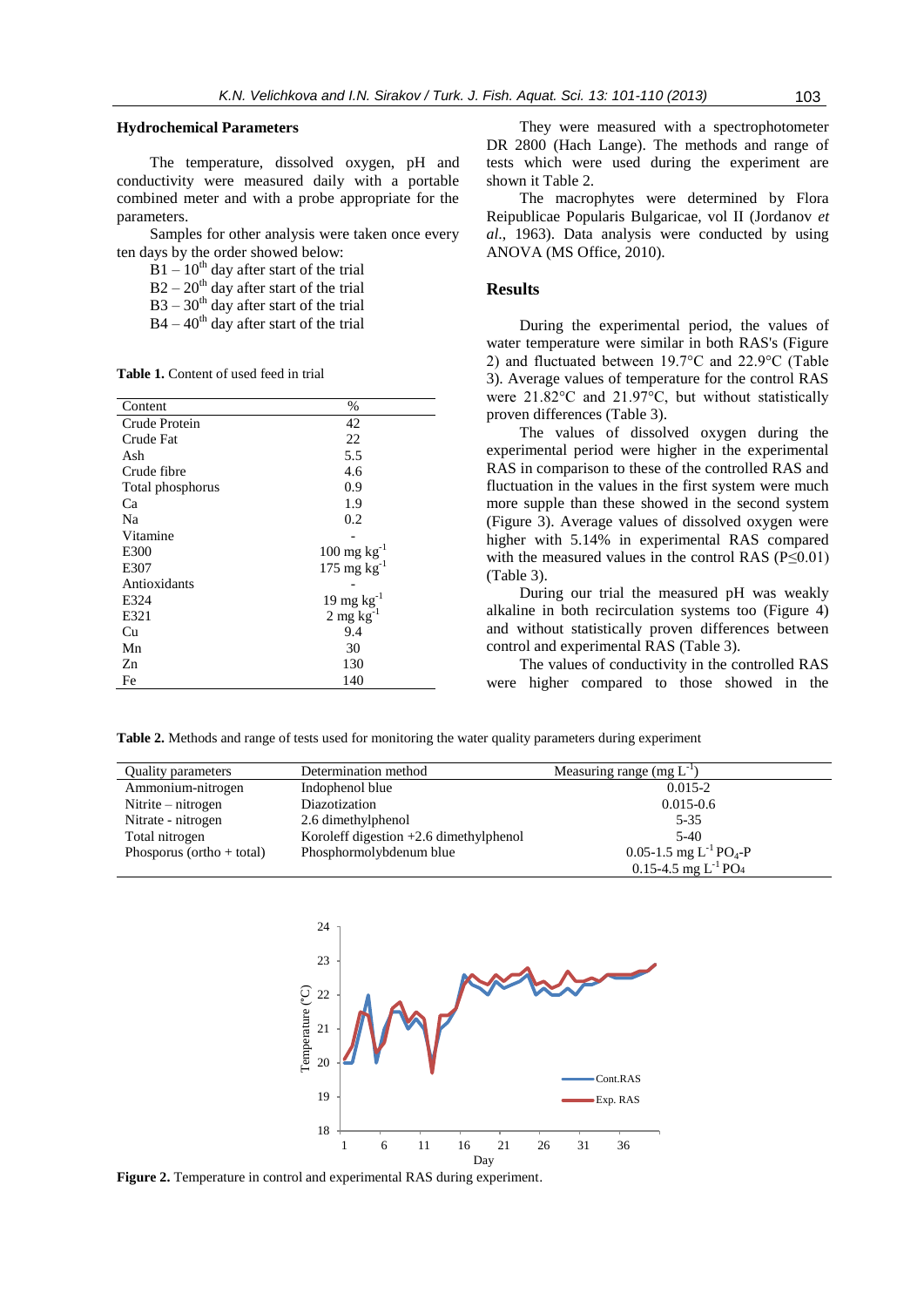| Parameters                                | Control RAS $(x\pm Sx)$ | Experimental RAS $(x\pm Sx)$ |
|-------------------------------------------|-------------------------|------------------------------|
| Temperature $(^{\circ}C)$                 | $21.82 \pm 0.12$        | $21.97\pm0.13$               |
| Dissolved oxygen $(mg L^{-1})$            | $7.37\pm0.11$           | $7.77 \pm 0.06$ **           |
| Conductivity ( $\mu$ S cm <sup>-3</sup> ) | $613.05 \pm 8.39$       | 549.45±12.12***              |
| pН                                        | $8.38 \pm 0.02$         | $8.33 \pm 0.02$              |
| Ammonium $(mg L-1)$                       | $0.19 \pm 0.00$         | $0.15 \pm 0.00*$             |
| Nitrate $(mg L^{-1})$                     | $12.65 \pm 1.8$         | $16.07\pm8.8$                |
| Nitrite $(mg L^{-1})$                     | $0.13\pm9.09$           | $0.08 \pm 0.0**$             |
| Total nitrogen $(mg L^{-1})$              | $18.3 \pm 20$           | $13.9 \pm 15$                |
| Total phosphorus (mg $L^{-1}$ )           | $0.6 \pm 0.05$          | $0.48 \pm 0.04*$             |
| Ortho-Phosphate (mg $L^{-1}$ )            | $0.4 \pm 0.05$          | $0.3 \pm 0.05*$              |

**Table 3.** Temperature and hydrochemical parameters in control and experimental RAS



**Figure 3.** Temperature in control and experimental RAS during experiment

experimental RAS (Figure 5). The average value of conductivity in experimental RAS were lower by 10.37% contrasted to those of the control variant (Table 3).

The minimal measured value of ammonia was 0.14 mg  $L^{-1}$  in the experimental RAS and the maximum value -  $0.216$  mg  $L^{-1}$  in the control system (Figure 6). The concentration of ammonium in experimental RAS were lower in every taken samples during the trial compared with the results which were received for control RAS (Figure 6).

The same tendency was found, even much more better expressed, for nitrite (Figure 7), the higher values were measured in control RAS, compared with these which we received from our measurement in the experimental RAS and differences were statistically proven at a high level  $(P \le 0.01)$  (Table 3). The minimal measured values of nitrite during our experiment were  $0.053$  mg  $L^{-1}$  and it was measured in the experimental RAS. The maximum value was  $0.144$  mg  $L^{-1}$  and it was measured in the control recirculation system (Figure 7).

During the experiment all measured quantities of nitrates were higher in the experimental RAS than those which we found for the control recirculation system (Figure 8), but differences between the control and the experimental variants were not statistically proven (Table 3). The maximum measured value for

this parameter was 20.3 mg  $L^{-1}$  and the minimal quantity of nitrate was found to be 11.1 mg  $L^{-1}$  in the control system. Total nitrogen was higher in the control RAS compared to recirculation system using macrophytes as a biofilter every day when we took samples (Figure 9).

With respect to phosphorus compound we found a higher quantity of orthophosphate and total phosphorus in the control RAS compared to the experimental RAS in all conducted measurements (Figure 10 and 11).

Average values of the final weight, individual weight gain and specific growth rate of carp cultivated in the recirculation system using two macrophytes from genera *Lemna* and *Wolfia* as biofilter were by 10.8%, 28.1% and 25.6% respectively higher than those which we find for the carp's fingerlings cultivated in the control RAS (Table 4). The average value of the feed conversion ratio for the fish from the experimental RAS was by 27.8% lower than those showed by fish cultivated in the control RAS (Table 4). The survival of the fish was not affected by the type of filter which we used in our trial.

#### **Discussion**

Two RAS's were not disposed with heating elements, which is the reason, the temperature inside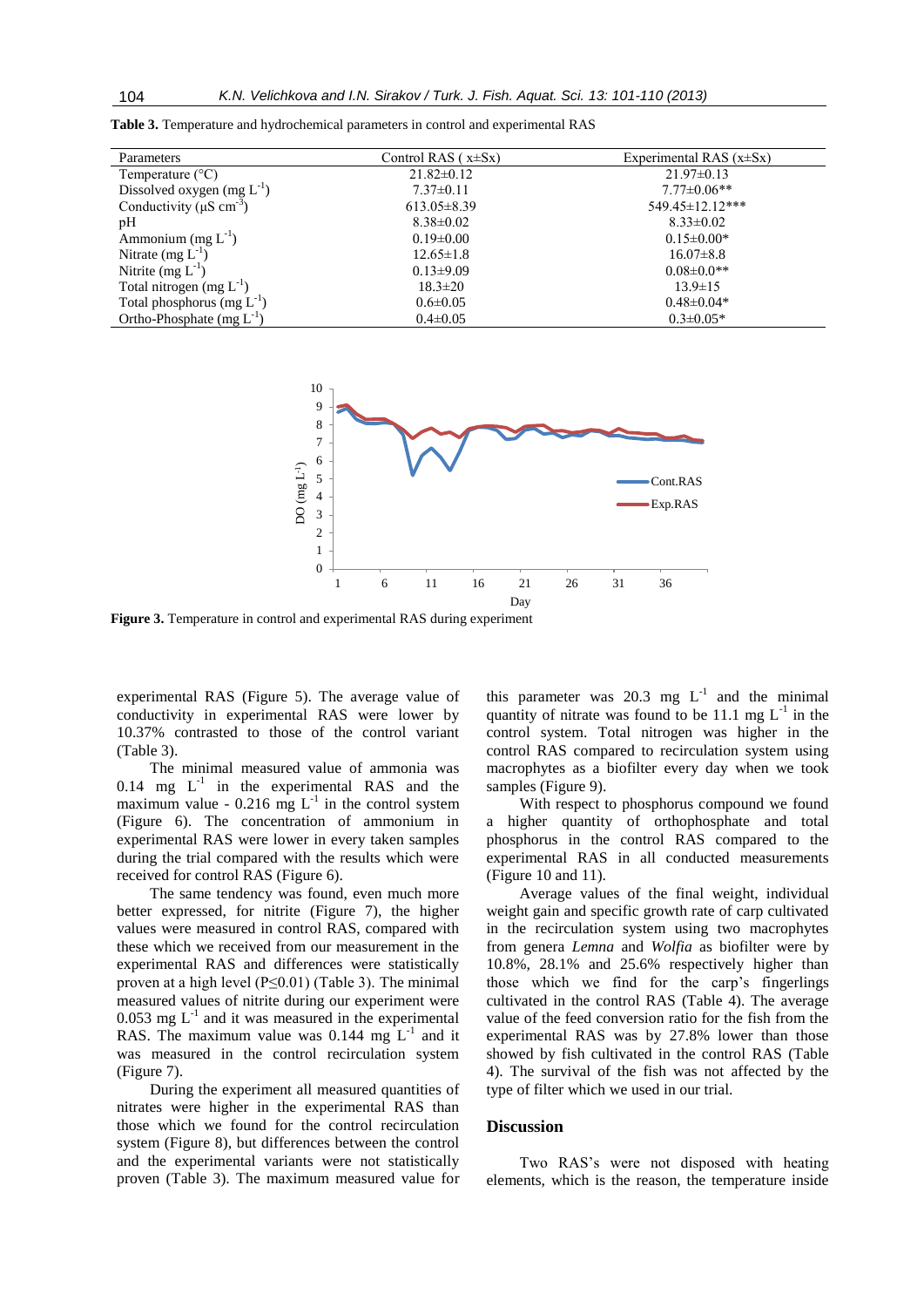

**Figure 4.** pH in control and experimental RAS during the experiment.



**Figure 5.** Conductivity in control and experimental RAS during the experiment.



**Figure 6.** Dynamic evolution of ammonium (N-NH<sub>4</sub><sup>+</sup>).

them are dependent from air temperature. Nevertheless the temperature during the experiment was optimal for the growth of experimental carp, because according to Huet (1970) a range of 20-28°C is the optimum temperature for the growth of common carp under laboratory conditions.

Our received results with respect to oxygen concentration are confirmed from the research conducted by Ferdoushi *et al*. (2008), which investigated the impact of macrophytic plants (*Lemna*)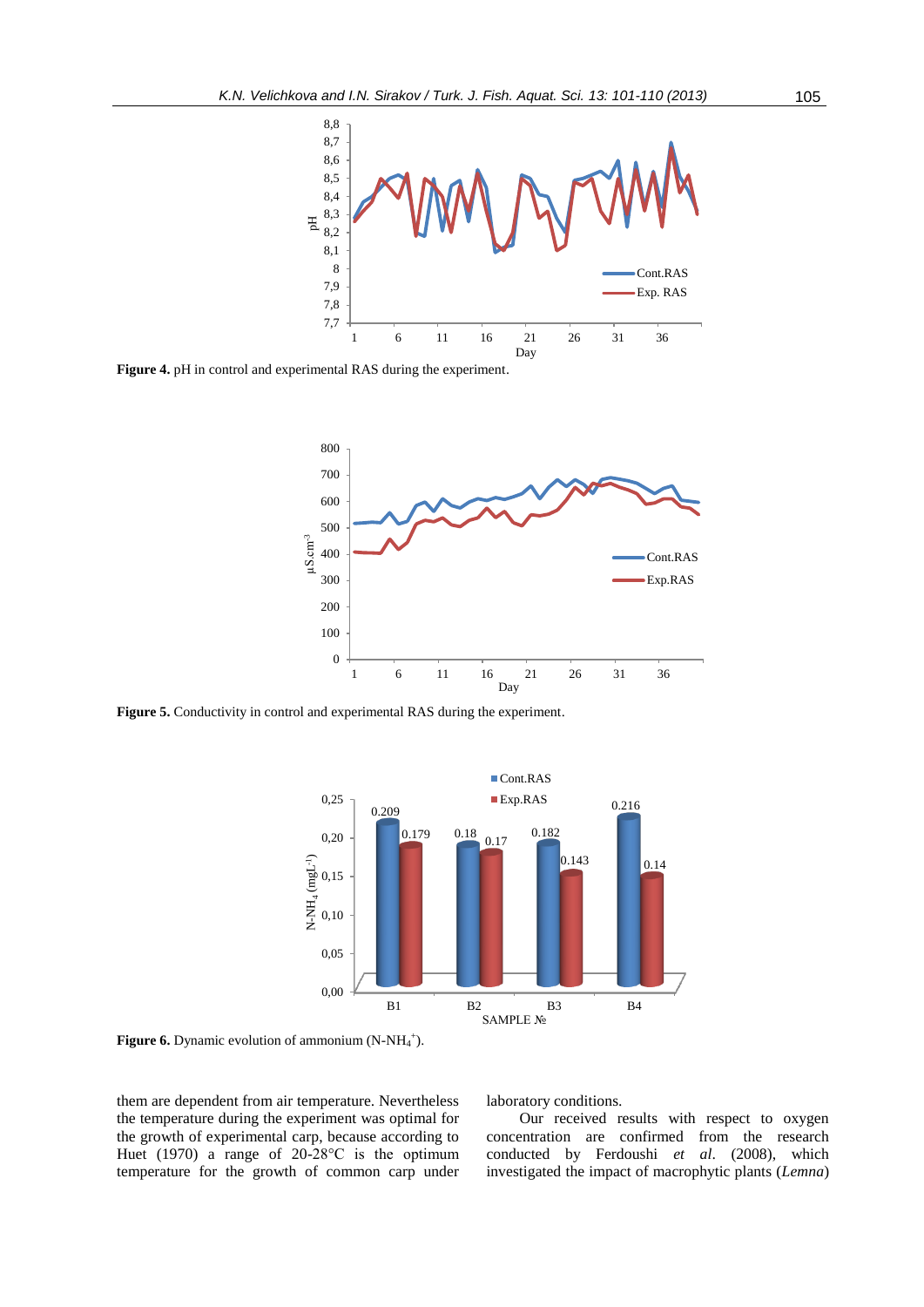

Figure 7. Dynamic evolution of nitrite (N-NO<sub>2</sub>).



**Figure 8.** Dynamics evolution of nitrate  $(N-NO<sub>3</sub>)$ .



**Figure 9.** Dynamics evolution of total nitrogen (TN).

as biofilters in fish ponds. They found out, that the quantity of dissolved oxygen was higher in the pond treated with *Lemna*. According Ondok *et al*. (1984) macrophytes oxygenate the water very effectively.

Sengupta *et al*. (2010) explore the impact of duckweed growth on water quality in sub-tropical pondsand found out that pH values were mostly alkaline in the ponds studied and varied between 6.9 and 9.1. pH values of experimental ponds with macrophytes were found to be slightly alkaline and mean values of pH were 7.61±0.39 (Ferdoushi *et al*., 2008).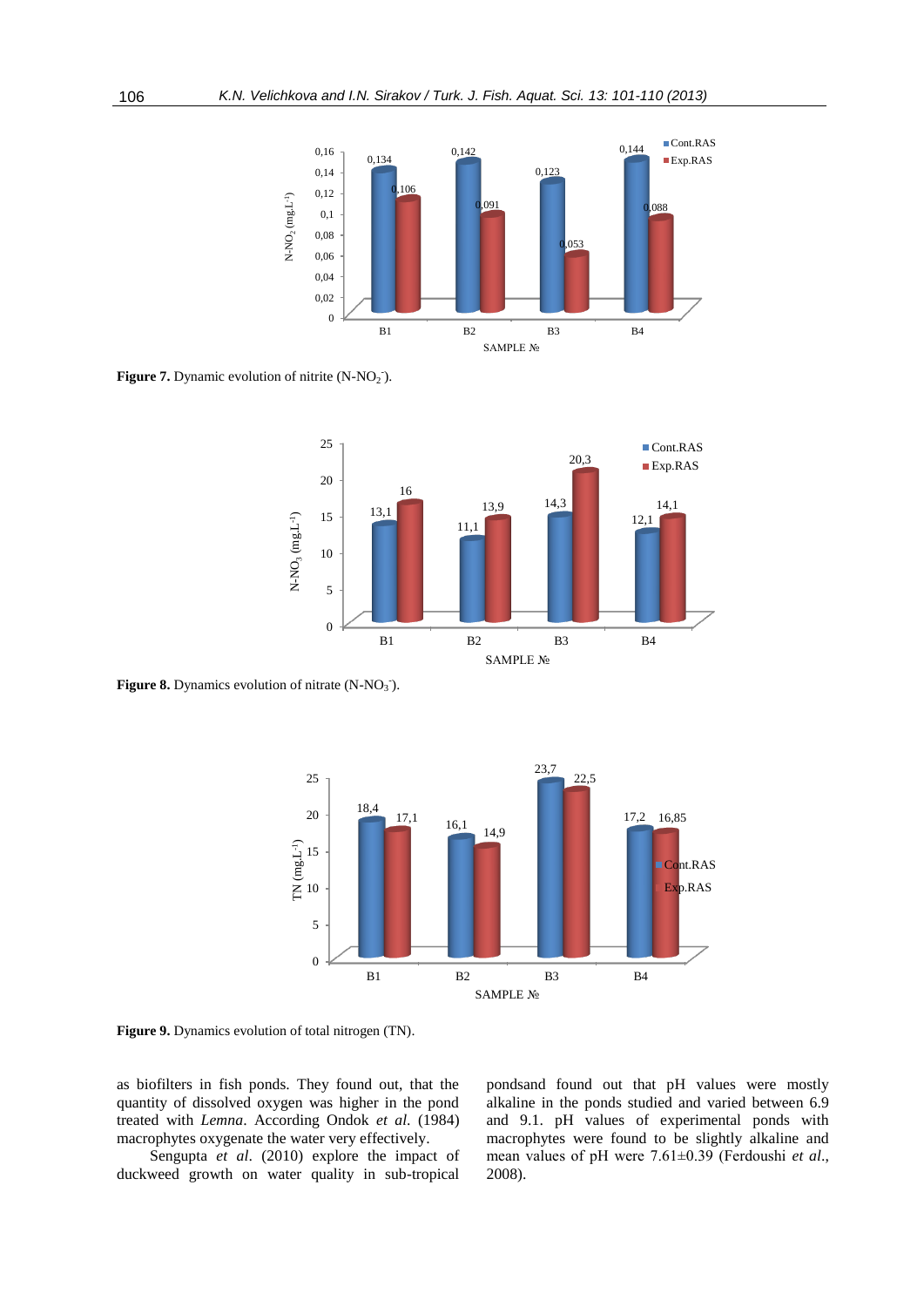

**Figure 10.** Dynamics evolution of orthophosphate



**Figure 11.** Dynamics evolution of total phosphorus.

**Table 4.** Technological indicators of common carp's fingerlings growth

| Experimental variant               | Control RAS | <b>Experimental RAS</b> | D   |
|------------------------------------|-------------|-------------------------|-----|
| Fish (recalculated $pcs/m3$ )      | 333         | 333                     |     |
| Initial fish weight (g/fish)       | 8.13        | 8.18                    | ns  |
| Final fish weight $(g/fish)$       | 11.63       | 13.04                   | *** |
| Individual weight gain $(g)$       | 3.49        | 4.86                    | *** |
| SGR (Specific growth rate) (%/day) | 0.90        | 1.21                    | *** |
| FCR Feed conversion ratio $(g/g)$  | 2.33        | 1.68                    | *** |
| Feeding level (% biomass)          | ◠           |                         |     |
| Survival (%)                       | 100         | 100                     |     |
| Days of growth (days)              | 40          | 40                      |     |

The electrical conductivity (or specific conductance) of water depends on the concentration and charge of the dissolved ions. Because of this relationship, conductivity often is used as an indicator of the total dissolved solids (TDS) in the water. The slightly lower values of conductivity in the experimental RAS compared to those which we received in the control recirculation system are by our opinion the result from the decrease of total dissolved solids (TDS) in the water from the biofilter consisting of two macrophytes. Azeez and Sabbar (2012) stated

that duckweed used in phytoremediation of the pollutants in wastewater from oil refinery reduced 48.9% from TDS in the water.

Ammonia toxicity is thought to occur from osmoregulatory imbalance causing renal failure and gill epithelial damage resulting in suffocation, decreased excretion of endogenous ammonia and general neurological and cytological failure (Meade, 1985). The total ammonia in the water is the sum of the un-ionized ammonia and the ionized form (ammonium). The main factor which determines the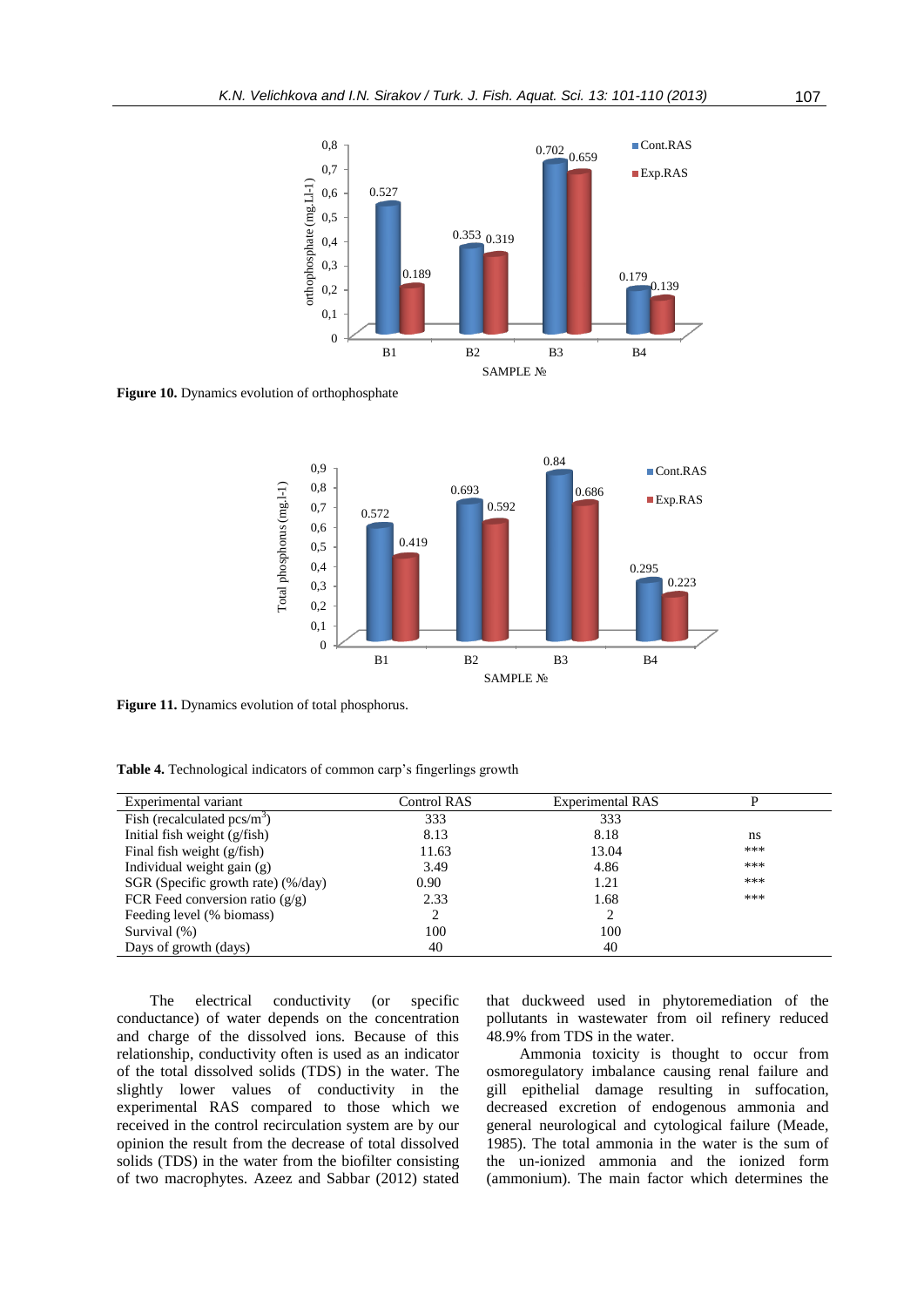direction of the reaction from which the ammonia/ammonium ratio in water depends is the pH of the water. In general, at a temperature around room temperature and pH of around 8.0, the ammonia's quantity is equal to 10% from total ammonia in the water. The calculations made have shown that at the highest ammonium value which was received in our trial (in control RAS-0.216 mg  $L^{-1}$ ) the value of ammonia is  $0.024$ mg.l<sup>-1</sup>. For salmonids, long term exposure to concentrations between 0.05 to 0.2 mg  $L^{-1}$ of ammonia can significantly reduce their growth rate, fecundity and disease resistance and increased gill ventilation, metabolic rate, erratic and quick movements and also can cause mortality (Isla Molleda, 2008). The average value of ammonium was 19.6% lower in the RAS with a biofilter consisting of two macrophytes compared to its concentration in the control RAS. Pernial *et al*. (1998) also found out that *Lemna minor* monoculture consistently removed the largest amount of ammonia and phosphorus from storm water within 8 weeks.

Problems connected to nitrite are typically more likely in closed aquaculture systems due to an insufficient and inefficient process of removing the waste product ammonia from the biofilter by means of nitrification process (Kroupova *et al*., 2006). Nitrite accumulates in plasma, gills, liver, brain and muscles (Bath and Eddy, 1980; Margiocco *et al*., 1983; Gisbert *et al*., 2004). The toxic effect of nitrite on fish is the result of haemoglobin oxidizing to methaemoglobin, which is unable to transport oxygen (Cameron, 1971). Voslářová *et al*. (2008) stated that the rate of nitrites is determined at the amount of  $\leq 0.9$  mg L<sup>-1</sup> (for Cyprinidae) and this concentration is suitable for life and reproduction. In our trial the concentration of nitrite are lower than 0.9 mg  $L^{-1}$  in all measurements made.

Boyd and Queiroz (1997) verified that aquatic plants in biofilter systems were capable of removing 94% of nitrite. The average value of nitrite in the recirculation system using macrophytes as biofilter in our experiment was just 37.7% lower in comparison to those which were found in the control RAS (Table 3).

Our results concerning nitrate's concentration contrasted with the findings from Leslie *et al*. (1983) who detected a significant increase in nitrate-nitrogen concentration in two Florida lakes following macrophytes removed by grass carp. A higher nitrate concentration in RAS using macrophytes as biofilter is probably the result of fact that duckweeds prefer ammonia nitrogen  $(NH_4-N)$  as a source of nitrogen and will remove ammonia preferentially, even in the presence of relatively high nitrate concentrations. Our opinion is confirmed by Hasan and Chakrabarti (2009), who reported that duckweed plants utilize all available ammonium before beginning to assimilate nitrate and appear to grow more quickly in the presence of ammonium than with nitrate. The higher oxygen level in the recirculation system using macrophytic plants as biofilter could stimulate the

growth of bacteria from genus Nitrobacter, which in their turn are involved in the nitrification process. This possibly leads to an accumulation of significant quantity of nitrate in the water, that could be another possible reason of the higher concentration of nitrate in the experimental recirculation system, compared with the nitrate concentration in the control RAS.

Contrary to ammonia and nitrite, nitrate is relatively non-toxic to aquatic organisms. However, the research with octopus (Hyrayama, 1966), trout (Berka *et al*., 1981), shrimp (Muir *et al*., 1991) and eel (Kamstra *et al*., 1998) showed that a high concentration of nitrate can affect the growth of commercially grown hydrobionts.

The quantity of nitrate in our trial was higher in both RAS's than recommended for the cultivation of common carp - 2 mg  $L^{-1}$  (Zajkov, 2006). The general reason for that was the lack of a denitrification process in both systems. Average values of total phosphorus and orthophosphate were respectively by 20% and 25.8% lower in experimental RAS compared with values of phosphorus compound measured in control RAS (P≤0.05) (Table 3).

Our results are in confirmation to those received from Boyd and Queiroz (1997) who stated that aquatic plants in biofilter systems are able to remove 97% of the phosphorus compound in the water. The lower purification effect of a biofilter consisting of the two above cited macrophytic plants, concerning phosphorus and some of the other waste products voided in water from fish, could be results from the lower temperature during the experiment, which reduced the assimilation of soluble compounds from the plants. For example Landolt, (1986) stated that the optimal temperature for *Lemna minor* is 26°C.

Ferdoushi *et al*. (2008) who conducted an experiment with macrophytes as biofilter in a fish pond throughout the study period found out that phosphate phosphorus (PO<sub>4</sub>-P) were 3.5 mg  $L^{-1}$  higher in the treatment without macrophytes. Landolt and Kandeler (1987) reported that *Lemna* sp. requires high phosphorus concentrations to grow in water.

The better water quality in the experimental RAS compared with those in the control recirculation system are logically expressed in better growth rate and better food assimilation in carps fingerlings from recirculation system which used floating macrophytes like biological filter. Timmons *et al*. (2002) stated that deterioration of the water in RAS caused negative effects on fish growth, increased fish stress and caused health problems in the fish.

# **Conclusion**

The utilization of two macrophytes (*Lemna* and *Wolffia*) in their quality as a biofilter in RAS increased dissolved oxygen in water and decreased significantly the quantity of total dissolved solids, ammonia, nitrite, orthophosphate and total phosphorus in water.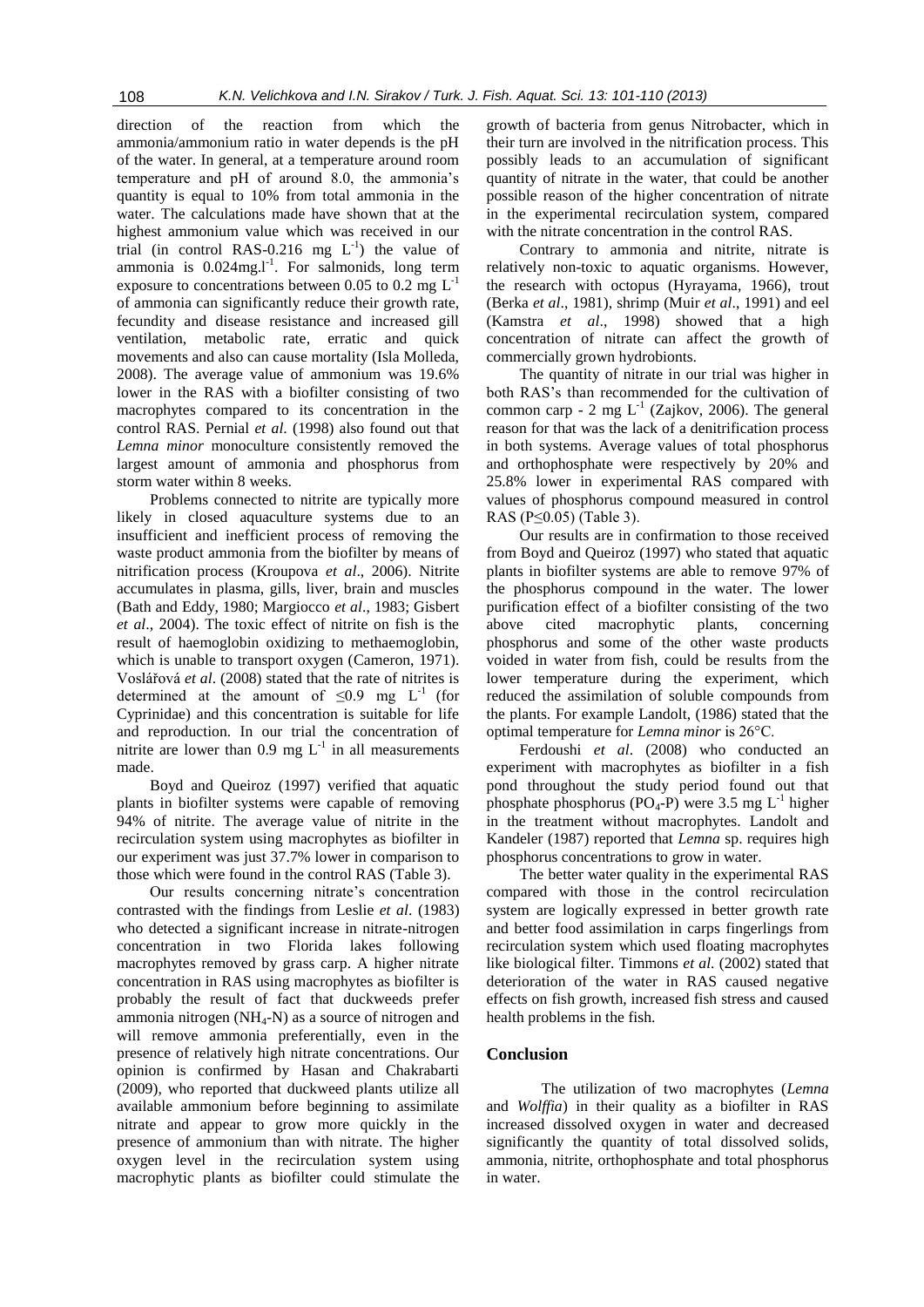Better water quality in a RAS using macrophytes (*Lemna* and *Wolffia*) as biofilter result in better growth and better assimilation of food in carp's fingerlings compared to growth parameters and FCR of fingerlings from the control RAS whose cleaning section consists just from a mechanical filter.

# **References**

- Azeez, N. and Sabbar, A. 2012. Efficiency of Duckweed (*Lemna minor* L.) in Phytotreatment of Wastewater Pollutants from Basrah Oil Refinery. Journal of Applied Phytotechnology Sanitation, 167(4): 163-172.
- Bath, R.N. and Eddy, F.B. 1980. Transport of nitrite across fish gills. Journal Experimental Zoology, 214: 119– 121. doi:10.1002/jez.1402140115.
- Berka, R., Kujal, B. and Lavicky, J. 1981. In: Recirculating systems in Eastern European Proceeding World Symposium on Aquaculture in Heated Effluents and Recirculation Systems, Stavanger, 28–30 May 1980. Berlin.
- Boyd, C.E. 1990. Water quality in ponds for aquaculture. Auburn University. Alabama Agriculture Experiment Station. Pres., 482 pp.
- Boyd, C.E. and Queiroz, J. 1997. Aquaculure pond effluent management. Aquaculture Asia, 4(6): 43-46.
- Burrows, R. 1964. Effects of accumulated excretory products on hatchery-reared salmonids. U.S. Bur. Sport Fish. Wildl. Res. Rep, 66: 1-12.
- Cameron, J.N. 1971. Methemoglobin in erythrocytes of rainbow trout. Com. Biochem. Physiol., 40: 743-749.
- Crab, R., Avinimelech, Y., Defoirdt, T., Bossier, P. and Verstraete, W. 2007. Nitrogen removal techniques in aquaculture for the sustainable production. Aquaculture, 270: 1-14.
- El-Kheir W.A., Ismail, G., El-Nour, A., Tawfik, T. and Hammad, D. 2007. Assessment of the efficiency of duckweed (*Lemna gibba*) in wastewater treatment. International Journal of Agriculture and Biology, 5: 681-689.
- Ferdoushi, Z., Haque, F., Khan, S. and Haque, M. 2008. The Effects of two Aquatic Floating Macrophytes (*Lemna* and *Azolla*) as Biofilters of Nitrogen and Phosphate in Fish Ponds. Turkish Journal of Fisheries and Aquatic Sciences, 8: 253-258.
- Gaigher, I.G., Porath D. and Granoth, G. 1984. Evaluation of duckweed (*Lemna gibba*) as feed for tilapia (*Oreochromis niloticus* cross *Oreochromis aureus*) in a recirculating unit. Aquaculture, 41: 235-244. [doi.org/10.1016/0044-8486\(84\)90286-2](http://dx.doi.org/10.1016/0044-8486(84)90286-2)
- Gisbert, E., Rodríguez, A., Cardona, L., Huertas, M., Gallardo, MA., Sarasquete, C., Sala-Rabanal, M., Ibarz, A., Sánchez, J. and Castelló-Orvay, F. 2004. Recovery of Siberian sturgeon yearlings after an acute exposure to environmental nitrite: changes in the plasmatic ionic balance, Na<sup>+</sup>-K<sup>+</sup> ATPase activity, and gill histology**.** Aquaculture, 239: 141-154
- Gutierrez-Wing, M. and Malone, R. 2006. Biological filters in aquaculture: trends and research directions for freshwater and marine applications. Aquaculture Engineering, 34: 163-171. doi:10.1016/j.aquaeng.2005.08.003
- Hasan, M. and Chakrabarti, R. 2009. Use of algae and aquatic macrophytes as feed in small-scale aquaculture. FAO Fisheries and Aquaculture

Technical Paper No.531. FAO, Rome, 135 pp.

- Hassan, M. and Edwards, P. 1992. Evaluation of duckweed (*Lemna perpusilla* and *Spirodela polyrhiza*) as feed for Nile Tilapia (*Oreochromis niloticus*). Aquaculture, 104: 315-326.
- Hepher, B. and Pruginin, Y. 1979. Guide to fish culture in Israel. 4*.* Fertilisation, maturing and feeding. Foreign Training Dept., Israel, 61 pp.
- Huet, M. 1970. Textbook of fish culture: breeding and cultivation of fish. Fishing News (Books) Ltd., London, 436 pp.
- Hyrayama, K., 1966. Influences of nitrate accumulated in culturing water on Octopus vulgaris. Bull. Jpn. Soc. Sci. Fish, 32: 105–111.
- Isla Molleda, M. 2008. Water quality in recirculating aquaculture systems (RAS) for Arctic Charr (*Salvelinus alpinus*) culture. http://www.oceandocs.org
- Jo, J.Y., Ma, J.S. and Kim, I.B. 2002. Comparisons of four commonly used aquatic plants for removing nitrogen nutrients in the intensive bioproduction Korean (IBK) recirculating aquaculture system. 20-23 Jul 2000, Proceedings of the 3<sup>rd</sup> International Conference on Recirculating Aquaculture, Roanoke VA.
- Jordanov, D., Kitanov, B. and Valev, S. 1963. Flora Reipublicae Popularis Bulgaricae, Sofia, Acad. Press., 422 pp. (Bg).
- Kamstra, A., van der Heul, J.W. and Nijhof, M. 1998. Performance and optimisation of trickling filters on eel farms. Aquac. Eng. 17:175–192.
- Kroupová, H., Máchová, J., Svobodová, Z., Piačková, V. and Smutná, M. 2006. The ability of recovery in common carp after nitrite poisoning. Vet Med-Czech, 51: 423-431. doi:10.2754/avb200877030455.
- Landolt, E. 1986. Biosystematic investigations in the family of duckweeds (Lemnaceae) The family of Lemnaceae - a monographic study, Volume 1., Veroff. Geobot. Inst. ETH, Zurich: 638 pp.
- Landolt, E. and Kandeler, R. 1987. The family of Lemnaceae - a monographic study:phytochemistry, physiology, application and bibliography, Zurich, Veroffentlichungen des Geobotanisches Institut der Edg. Tech. Hochschule, Stiftung Ruebel. 638 pp.
- Leitritz, E. and Lewis, R. 1976. Trout and salmon culture: hatchery methods. California Department of Fish and Game Fish Bulletin, 164, 197 pp.
- Leslie, A.J.Jr., Nall L.E. and Van Dyke, J.M. 1983. Effects of vegetation control by grass carp on selected water quality variables in four Florida lakes. Trans. Amer. Fish. Soc., 112: 777-87.
- Margiocco C., Arillo, A., Mensi P. and Shenone, G. 1983. Nitrite bioaccumulation in *Salmo gairdneri* Rich. and haematological consequences. Aquatic Toxicology, 3: 261–270.
- Meade, J.W. 1985. Allowable ammonia for fish culture. Prog. Fish-Cult., 47: 135 –145.
- Muir, P.R., Sutton, D.C. and Owens, L. 1991. Nitrate toxicity to Penaeus monodon protozoea. Mar. Biol., 108: 67–71. doi:10.1007/BF01313472.
- Pernial, M., Runa, R. and Martinez, B. 1998. Nutrient removal from a stormwater detention pond using duckweed. Applied Engineering in Agriculture, 14(6): 605-609.
- Piedrahita, R. 2003. Reducing the potential environmental impact of tank aquaculture effluents through intensification and recirculation. Aquaculture, 226: 35-44.